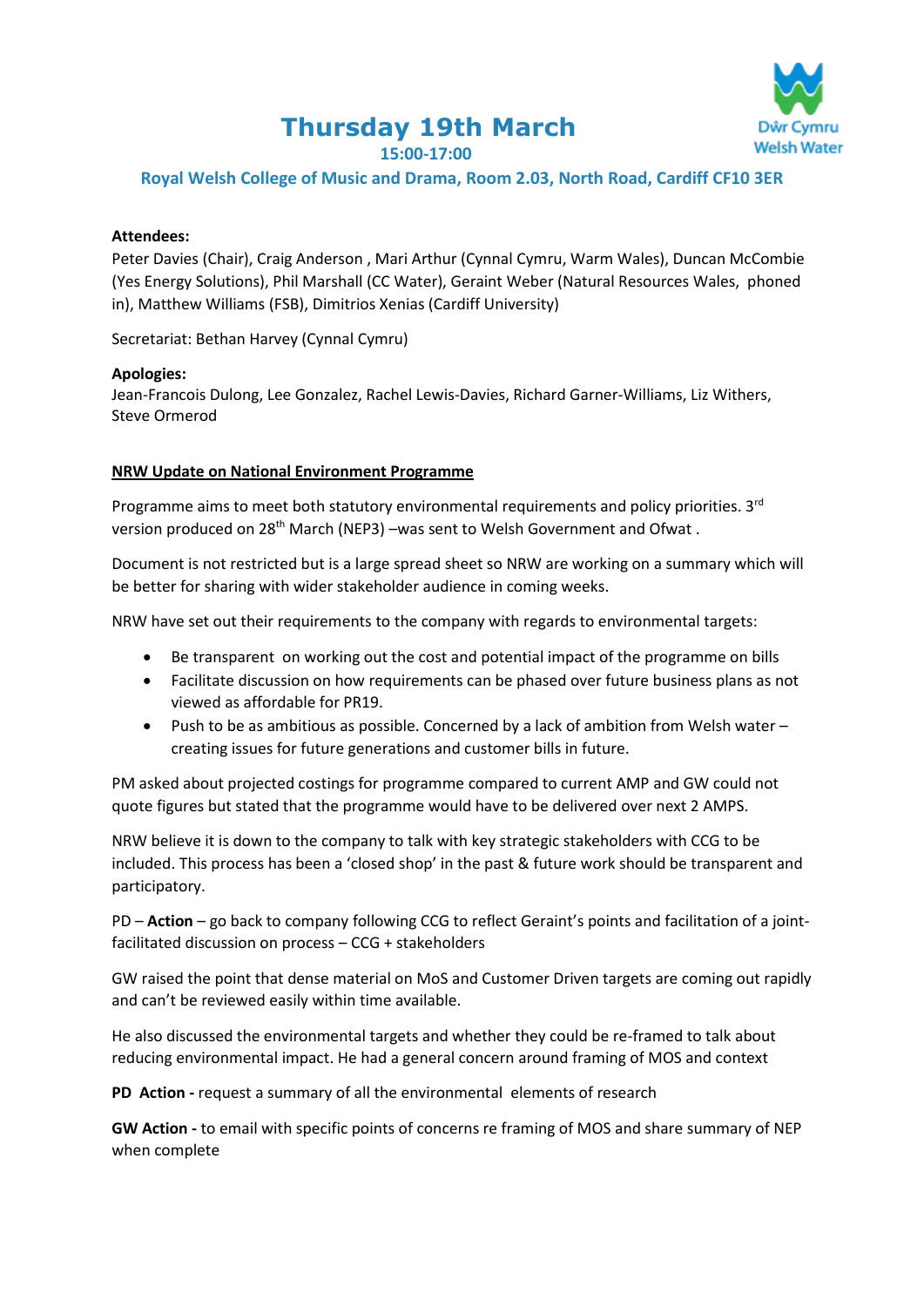**PD Action**- Note received from DCWW today summarises MOS and evidence base – to be circulated to CCG

## **Review of MoS (Measures of Success) and Targets Reviewed for the Business Plan**

The full document of MoS has been circulated. PD has tried to go through each MoS from presentation, summarize in a paragraph and then begin to collate comments that CCG have begun to make.

**Action CCG** must respond to commentary around the measures – are targets stretching enough? CCG members to review MoS and respond on measures as they felt relevant. Responses to be sent to company in advance of next meeting

**Action PD –** to ask the company for specific summary of research findings for non-household customers

Specific points raised to be incorporated in responses on MOS:

DM – in **slide 17** they show the qualitative summary cannot be tied back to research done. Were the customers given the three options at once like we were? The use of Comparatives in the language could change customer responses.

DM – **Slide 35** – leakage – regional variations – customer/community business can't do one size fits all -no proof that they are responding to geographical variations.

DM – **Slide 52** – Flooding – external to a property – is that linked to land-based pollution? See there is an element by where NRW would prosecute but nothing to state that the sewerage is being put on land – pollution.

DM -**Slide 89** - worst served customers – needs to include those that have a long lasting complaint and not just current definition. Does the current definition capture everyone it needs to capture? Should there be rewards in relation to worst served customers?

D**M - Slide 125**- Resilience- snow was flagged up beforehand and still we were underprepared. **Challenge to the company**– plastic **v** pipes – how resilient is your new network compared to old one for extreme weather like that?

#### **Responses to the Vulnerability Strategy**

Initial Response to the strategy is going back to Sam James next week - time-frames are more lenient on this as the strategy document is not being launched until the Autumn. A number of responses have been received from "expert groups" that will be summarised in the response

The minutes from previous meeting to be amended to read that the CCG felt the strategy was a "good starting point"

# CA 's Headline issues on Vulnerability Strategy

- 300-400,000 customers on vulnerable list a more reasonable target moving forward would be lower; say 140,000.
- Strategy does not reflect ambition of the company
- As a Not-for-profit they should be exemplar in focusing on the big issues over cost
- Data sharing this has been mentioned but not talked about in a tangible way- needs to be priority group and bring it forward as an ambition for the company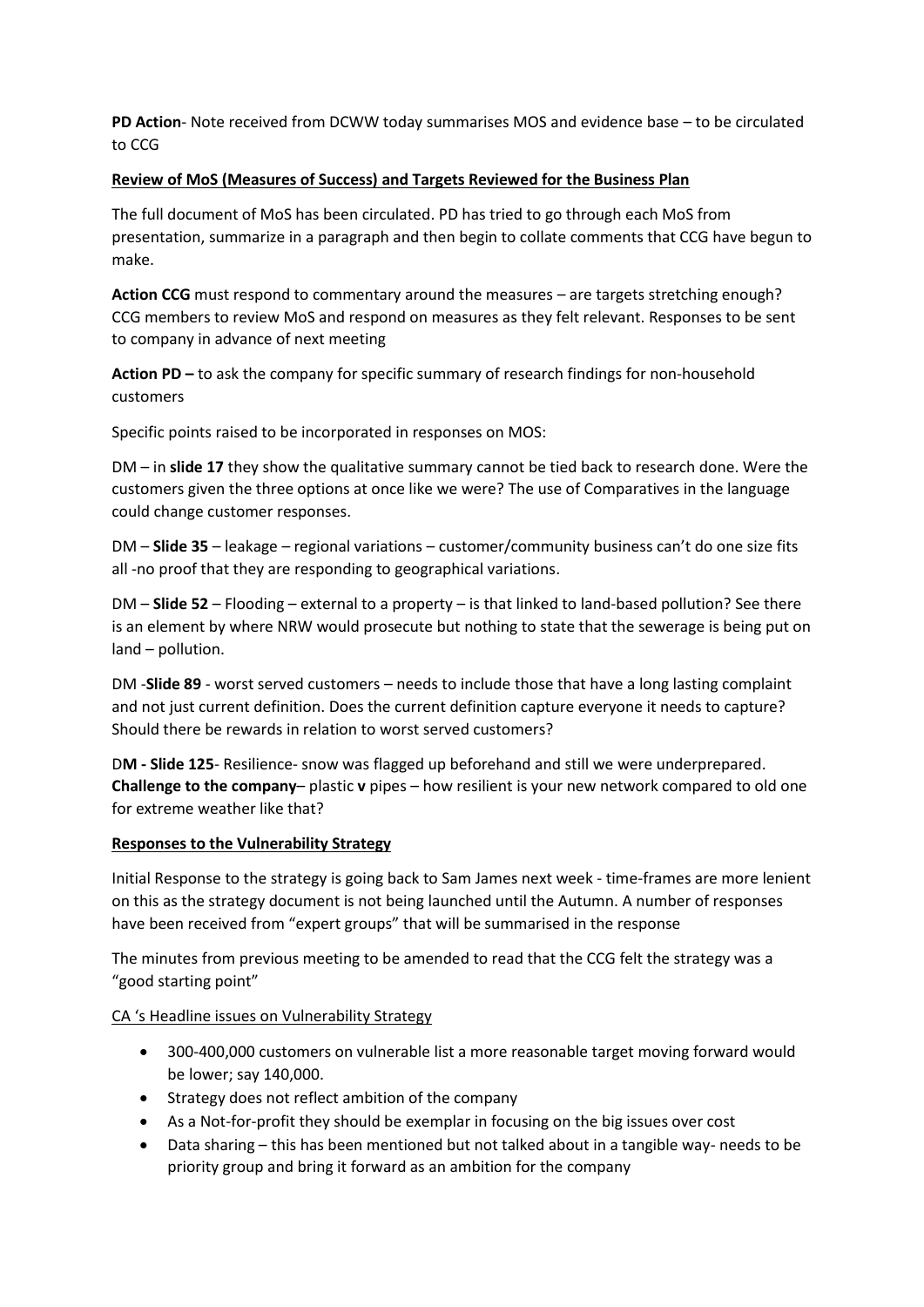PD has written to Hannah Blythyn who is willing to meet and will include discussion on Welsh context and Government has a role in implementing an across-the-board approach to poverty that can link across utilities.

DM –customers are interchangeable with bill-payers and therefore households in the strategy. Needs to be set-out more in strategy and distinguish between *People and properties*

DM also raised concern about false numbers e.g. 65+ counting as Vulnerable on the register. How many vulnerable people are there under certain categories and what is the base that the company are using?

MA on lessons from Rhondda Fach: Still working on creating a blue-print to capture a proper reporting method and how it can be replicated. This holistic approach to building community resilience will be a core element in the approach to supporting customers in vulnerable circumstances

**Action – MA** to provide CCG with a summary of progress and learning from Rhondda Fach for final CCG report

**Action – PD** to circulate summary of initial CCG response next week

# **Social-tariffs**

The CCG has yet to see results on social tariffs research but will be considered in May

#### **Options Research on Bills**

Key questions on bill make-up have gone out on acceptability testing quantitate stage  $1$  – options given to customers, which Board will consider at the beginning of May

The CCG discussed the initial research findings and agreed there was no clear mandate for option B

**Action:** PD will reflect back discussion to DCWW and the CCG position that there is not sufficiently clear-cut support for the higher bill based on those figures

PM – **raised the importance of the CCG understanding** PAYG ratios- transparency on how they are used to ensure that costs are not being unduly moved to future payers

MW raised the question of sample size as has had running concern on all surveys - Could we be reassured on relevance of sample sizes **Action** – PD to confirm

The CCG discussed the plans for final acceptability testing as provided by Anna (to be circulated to CCG). The CCG was grateful for advance warning of the timetable to contribute to the drafts and made two comments on the proposals

- The nature of the on line panel being used for the core online survey  $-$  does this include the Online Customer Panel established by the company? How do you intend to minimise the self-selecting nature of on line surveys? In this discussion the CCG also asked to be briefed on the current status of the company's online customer panel.
- The proposed "in community" survey while being welcomed as a means of reaching out to seldom heard customers, would not include the opportunity to secure views from non-household customers. We would encourage opportunity to specifically engage small and medium sized business who may also be seldom heard.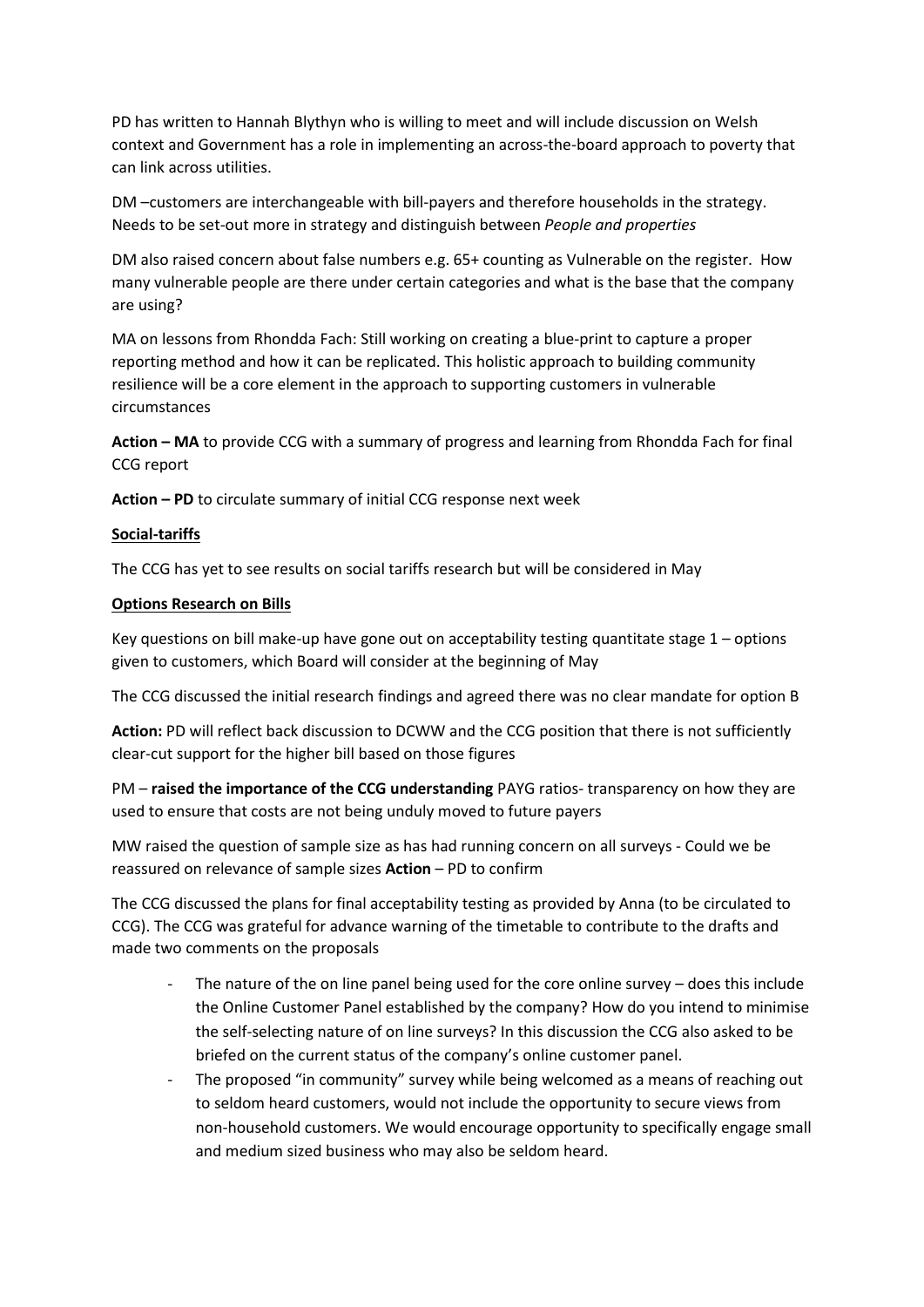## **Action – PD** to raise these points in the follow up letter

## **2. Report on Research Review Undertaken (DX)**

Report was only circulated yesterday so there was insufficient time to assess and report back. The aim is to submit formally to the company with a covering letter from the CCG

The Executive summary still needs to be finalised and the CCG are asked to highlight important points they would wish to be stressed.

Thanks registered to Dimitrios from the CCG for a piece of work that will form an important part of the evidence base.

**CCG –Action** to respond with any points within the week

PD – **Action -**send report to company and get responses

# **3. Outline Framework of the CCG Report for Ofwat**

CCG report must be submitted by September 3rd.

PD is meeting with DCWW Board at the beginning of June and on the 24<sup>th</sup> August

Guidance documents for the report:

- aide memoir from Ofwat
- CCG Chair's Meeting

Suggested Format:

- PD would like suggestions on headlines/ chapter heads that can be used
- DX reporting on CCG Chairs Meeting in Jan a summary of the main points that were expected to cover was discussed. Ofwat agreed that this is a good summary to work from but can add anything unique to Wales. Ofwat don't have a preference in terms of length and format
- All bullet-points under Annexe 1 of the Aide memoire need to be covered.
- DM Can the report be tied to the 18 strategic responses if this is to be the basis of the DCWW plan? Importance of linking framework to the DCWW plan for ease of reference.
- PM plan gets divvied up across different people in Ofwat so cross-reference between company data and CCG views would be useful.
- Less can be more we need enough detail to demonstrate challenge.
- Can be simplified further Red, amber, green challenges and levels of agreement
- MA report a summary then evidence base as appendix?
- Mixed success on hiring an external writer in last price review so responsibility lies with chair and secretariat with support of group for producing the report
- CCWater happy to assist on review of track record over current AMP period against PR14 plan as an indicator of future performance
- DX happy for anything to be used from his report

The Board paper from the CCG last year presented 6 strategic challenges which were based on Ofwat guidance and discussions of the CCG. The meeting agreed that that the CCG should ask the